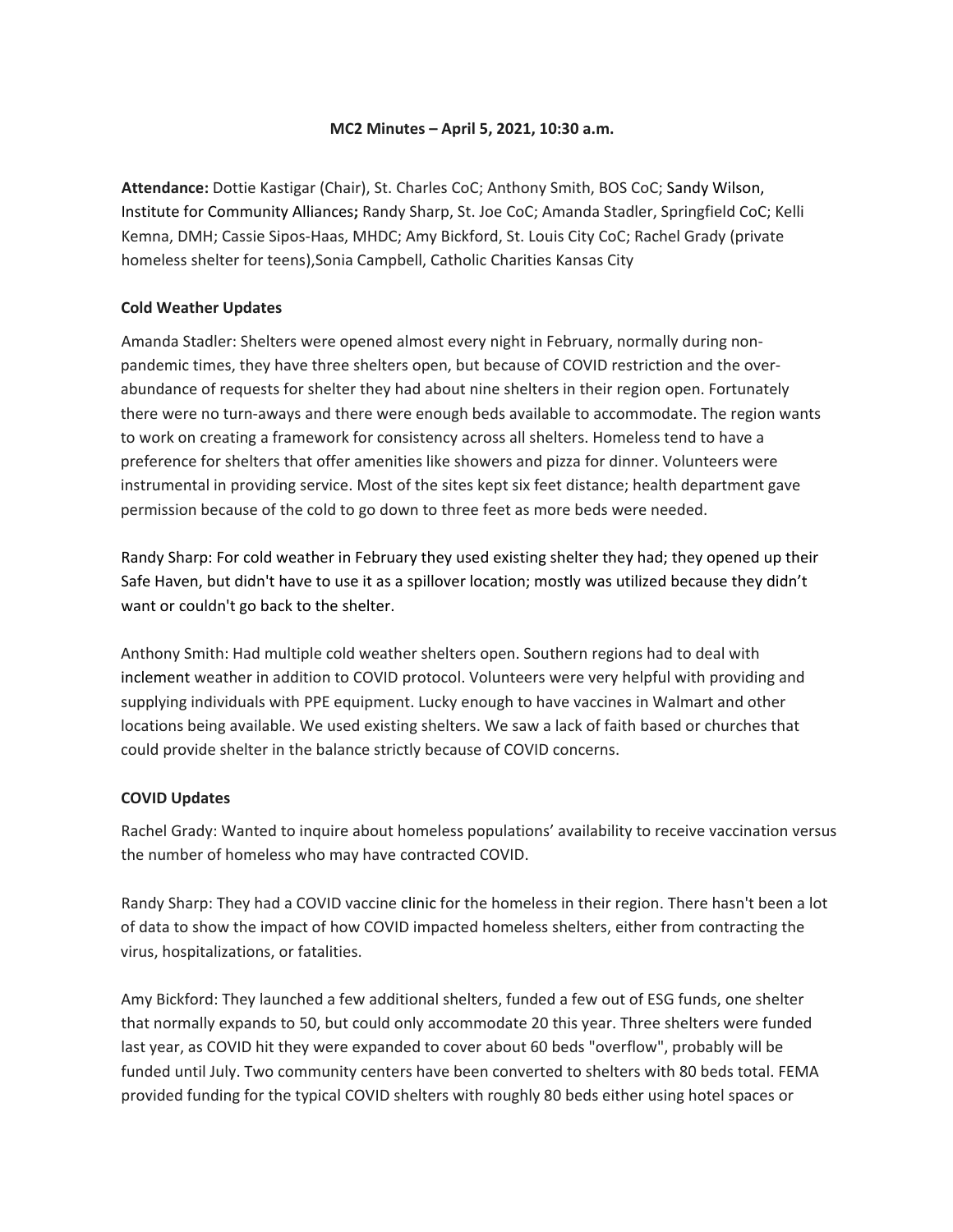single room occupancy in an existing building with a floor to accommodate about 26 additional beds. Their St. Louis winter outreach group consisting of volunteers normally are able to open up 7-10 locations; however this year could only open four sites. A couple of area shelters had to go on lockdown due to a contraction and exposure within the center, however nurses and the city were able to address the issue and mediate any major concerns.

Dottie: Their area has not been able to get vaccine, there just is not any vaccines to distribute. Churches were pretty much inactive due to lack of volunteers. Motel vouchers were used, however funding was sparse and went very quickly. Looking at longer-term options to deal with sheltering.

Anthony: It has been exceedingly difficult in this area educating about the vaccine, a lot of misconceptions about the vaccine. County health departments have been exceptionally good about having mobile clinics from a different health department. We have been sending out information to all our community partners about the vaccine.

Amanda: Had our first clinics for homeless last week as soon as the government opened up for that tier. We hosted a clinic this morning, going on right now at our doors, between two clinics we hosted, maybe 50 people that we served. We will be looking for multiple smaller clinics.

# **Written Standards**

Cassie: Have been completed by the work groups, available for everyone to review. We will have a meeting for review approval. Applications for SAFHR all over the state opened up April  $1<sup>st</sup>$ , including for landlords as well. Application for that is online, there will be a paper application soon, but it will be slower time. MHDC is also working with people to do case management services. Contact Jenny Miller at MHDC for more info on that. MHDC does not have data for this program.

ERAP we will no longer accept new apps after today. The program has prevented evictions for over 5800 individuals or 2600 households since January  $4<sup>th</sup>$ . The program offered approximately \$900,000 to a million in rental assistance per week. We are at 9.7 million spent in rental assistance for ERAP. Biggest help for our programs would be spending ESG dollars, helping community fill out apps, and explaining the program. ESG CV apps closed April 1st. SAFHR program has treasury money so that won't close yet and do not know when we must have that money spent.

Randy: HUD Kansas City has decided to revisit the protocol for submitting environmental reviews. It appears they are scrutinizing agencies' environmental review forms. Just be aware that may happen depending on who is signing your ERF. We are just waiting on further guidance on how to proceed with community municipalities who can sign off on the Environmental Reviews in order for HUD to accept them to go along with the renewal applications for CoC funding.

#### **Random Update**

Amanda: someone from SINC Health reached out to me about United Missouri, it's a data sharing system that they're trying to launch regarding health disparities, and wanted feedback from the